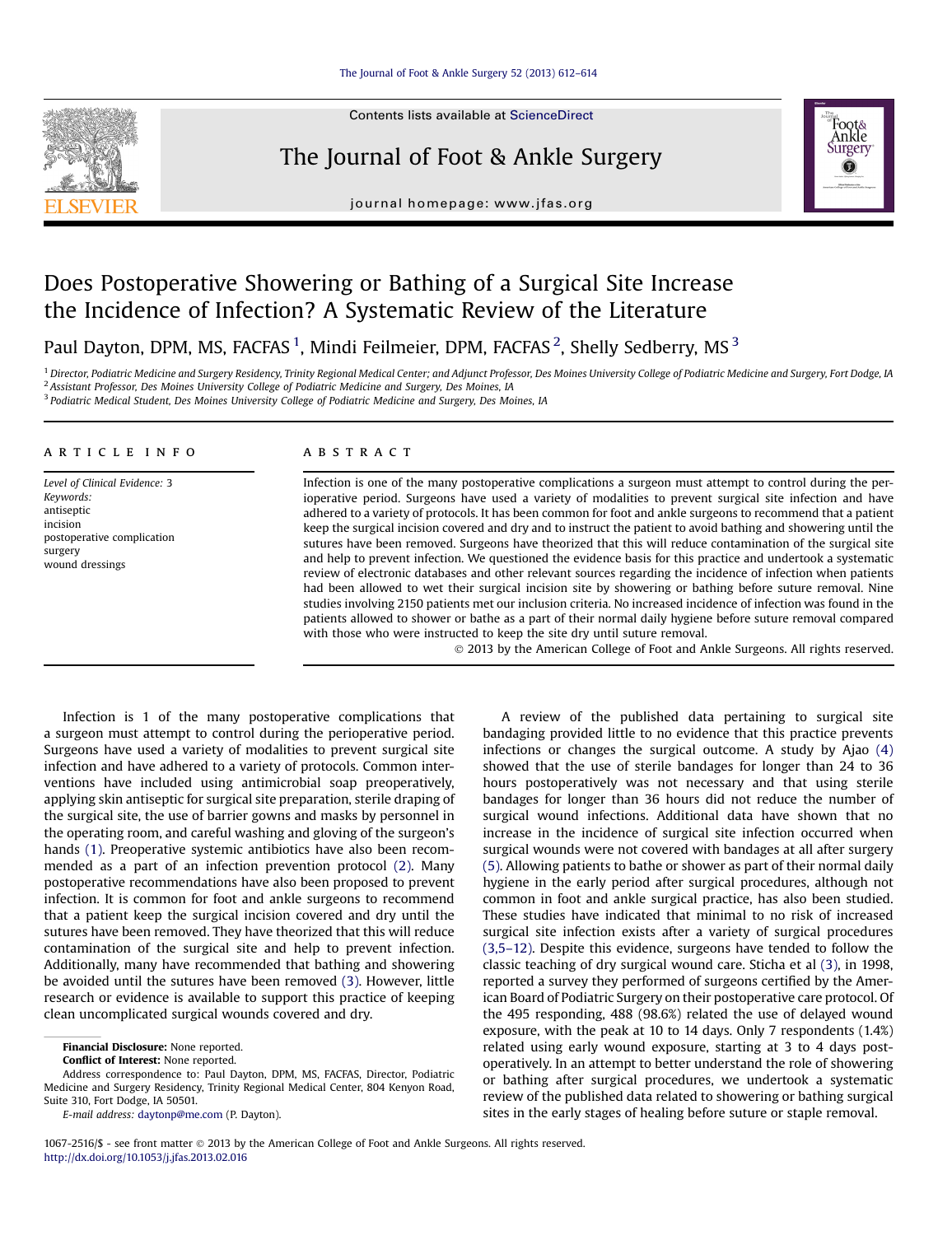#### Patients and Methods

We performed a systematic review of electronic databases, including PubMed, Google Scholar, OVID, ACP Journal Club, and Cochrane Central Register of Controlled Trials. The search terms used were "can stitches get wet," "can incisions get wet," "incision care," "postoperative incision care," and "surgical incision care." The additional search terms used were "water" OR "wet" OR "bath" OR "shower" AND "sutures" OR "wound" OR "incision," "water" OR "wet" OR "bath" OR "shower" AND "infection" OR "complication," and "water" OR "wet" OR "bath" OR "shower" AND "sutures" OR "wound" OR "incision" AND "infection" OR "complication." A manual search of common foot and ankle journals and general surgical references was completed, and bibliographic search was made of all available references. The restrictions included those journal studies published within the past 50 years, English language only, and human studies. Three of us initially assessed the studies by abstract review, and the pertinent studies were selected for full review by the 2 senior authors (P.D., M.F.) independently. The criteria for study inclusion was either a case series or a prospective observation with clearly defined patient groups assessing outcomes of showering or bathing a surgical incision site with patient numbers greater than 50. Allowing a surgical site to become "wet" was defined as the daily normal hygiene of bathing or showering with tap water without coverage of the incision site. This could include the use of soap or the avoidance of cleansing agents. Swimming, soaking, and other forms of prolonged emersion were not considered normal daily hygiene. Agreement was achieved on the studies to be included in the present review using these criteria. The studies were graded according to their design, use of clearly defined methods, rational and objective outcomes, appropriate follow-up, controlled variables, controlled study populations, and the absence of mixed modalities. The studies that were determined to be level 1, 2, 3, and 4 according to the American College of Foot and Ankle Surgeons levels of clinical evidence guidelines as referenced in the "Journal of Foot and Ankle Surgery Guide for Authors" [\(13\)](#page-2-0) were included. Level 5 reports were excluded. No limitations for study inclusion were used according to the anatomic site, procedure performed, surgical technique, or closure method.

# Results

Table

Our search yielded 15 potential references, of which 9 (60%) were included in the final review after the limits of inclusion were applied. Specifically, 5 evidence-based medicine level II studies, 1 evidencebased medicine level III study, and 3 evidence-based medicine level IV studies met our inclusion criteria. All references were obtained and reviewed in September 2012. A total of 2150 patients were included, of whom 1639 subjects (76.23%) were allowed to bathe or shower and wet the surgical site before suture or staple removal. The period ranged from immediately postoperatively to 5 days postoperatively. Of the remaining 511 patients (23.77% of the total), 295 (13.72% of the total and 57.73% of the remaining patients) were not allowed to wet the incision site until after suture or staple removal, and 216 (10.05% of the total, 42.27% of the remaining patients) were not allowed to wet their wound immediately, but a specific period was not noted in the methods section. The anatomic site, surgical procedure, and method of closure varied in the included studies. The studies all appeared to use tap water. This was mentioned specifically in several studies, and the others did not state anything to the contrary. All the patients allowed to bathe or shower were instructed to do so with the bandage off. The studies varied on whether soap or antibiotic soap was to be used. A summary of the findings of the selected studies is presented in the Table. Because of the variety of anatomic sites and procedures and the diversity of the study design, we believed a meta-analysis would not provide meaningful data. As noted in the tabular results, none of the studies reported an increase in wound complication or wound infection using early showering or bathing protocols (Table).

# **Discussion**

The purpose of the present review was to evaluate the basis for the recommendation to keep sutured surgical incisions dry during the course of healing. The 9 studies in our review included 5 prospective randomized trials, 1 of which was a multicenter trial, 1 prospective cohort of 100 patients with a historical control group, and 3 prospective case series without a control group. These 9 studies revealed that showering or bathing an incision had no bearing on the rate of infection [\(3,5](#page-2-0)–12). The evidence reviewed suggests that early bathing or showering of surgical wound incisions does not pose a risk of infection. Patients can return to their normal bathing or showering routine as soon as 12 hours after surgery and, perhaps even earlier, without the fear of increasing their risk of infection. We found no data discussing evidenced-based reasons for keeping a wound dry and covered until suture removal.

Additional studies are needed to assess whether various suture materials might play a role in the risk of infection when washing is permitted after surgery. Of the included studies, 4 used nylon sutures, 2 used either stainless steel staples or sutures and clips, 1 used polypropylene sutures, 1 used a combination of absorbable and nonabsorbable sutures, and 1 did not mention the suture in their Methods section [\(3,5](#page-2-0)–12). Other possible considerations include the nutritional status of the patient, immunosuppression, corticosteroids, the rate of perfusion to the wounded area, and so forth. Each of these factors might play a role in the determination of exactly how early a patient should be allowed to shower after a sutured surgical incision. It appears from the available evidence that bathing or showering in the early stages of recovery is not a provocative variable for postoperative infection to develop.

The limitations of the present systematic review included the lack of a meta-analysis. We believed that owing to the varied nature of the studies, procedures reviewed, and levels of evidence, a metaanalysis would not have provided meaningful results. Only English language reports or those translated into English were included, which excluded any non-English language studies. The studies presented were extremely diverse with regard to the anatomic site and surgical procedures studied and, therefore, might not represent accurate recommendations for foot and ankle surgery. However, the studies included high-risk procedures such as spinal surgery and 2

| Investigators           | Patients (n) | Interval before Washing<br>a Wound in Control Group | Interval before Washing<br>a Wound in Intervention<br>Group | Infections<br>in Control<br>Group(n) | Infections in<br>Intervention<br>Group $(n)$ | Material Used to<br>Close Wounds    | Evidence<br>Level |
|-------------------------|--------------|-----------------------------------------------------|-------------------------------------------------------------|--------------------------------------|----------------------------------------------|-------------------------------------|-------------------|
| Sticha et al (3)        | 100          | <b>NA</b>                                           | $4 d (n = 100)$                                             | <b>NA</b>                            | 1(1%)                                        | 4-0 Absorbable<br>5-0 Nonabsorbable |                   |
| Merei (5)               | 451          | $NS (n = 216)$                                      | Immediately ( $n = 235$ )                                   | 3(1.4%)                              | 4(1.7%)                                      | <b>NS</b>                           |                   |
| Sollitto and Napoli (6) | 60           | <b>NA</b>                                           | $1 \text{ wk} (n = 60)$                                     | <b>NA</b>                            |                                              | Polypropylene sutures               | 4                 |
| Carragee and Vittum (7) | 200          | Once staples removed $(n = 100)$                    | 2–5 d ( $n = 100$ )                                         | 1(1%)                                | $\Omega$                                     | Stainless steel staples             |                   |
| Goldberg et al (8)      | 200          | Once sutures removed $(n = 100)$                    | 24 h ( $n = 100$ )                                          | $\Omega$                             | $\Omega$                                     | Nylon sutures                       |                   |
| Ireland et al $(9)$     | 100          | Once sutures removed $(n = 52)$                     | 72 h ( $n = 48$ )                                           | NA (18%)                             | NA (11%)                                     | Sutures and clips                   |                   |
| Voorhees et al (10)     | 82           | Once sutures removed $(n = 43)$                     | 48 h ( $n = 39$ )                                           | 8                                    |                                              | Monofilament nylon                  |                   |
| Noe and Keller (11)     | 100          | <b>NA</b>                                           | $1 d (n = 100)$                                             | <b>NA</b>                            | $\Omega$                                     | Monofilament nylon                  | 4                 |
| Heal et al (12)         | 857          | 48 h ( $n = 442$ )                                  | 12 h ( $n = 415$ )                                          | 40 (9%)                              | 35(8.4%)                                     | Nylon                               |                   |
|                         |              |                                                     |                                                             |                                      |                                              |                                     |                   |

Abbreviations: NA, not available; NS, not stated.

Summary of findings from selected studies